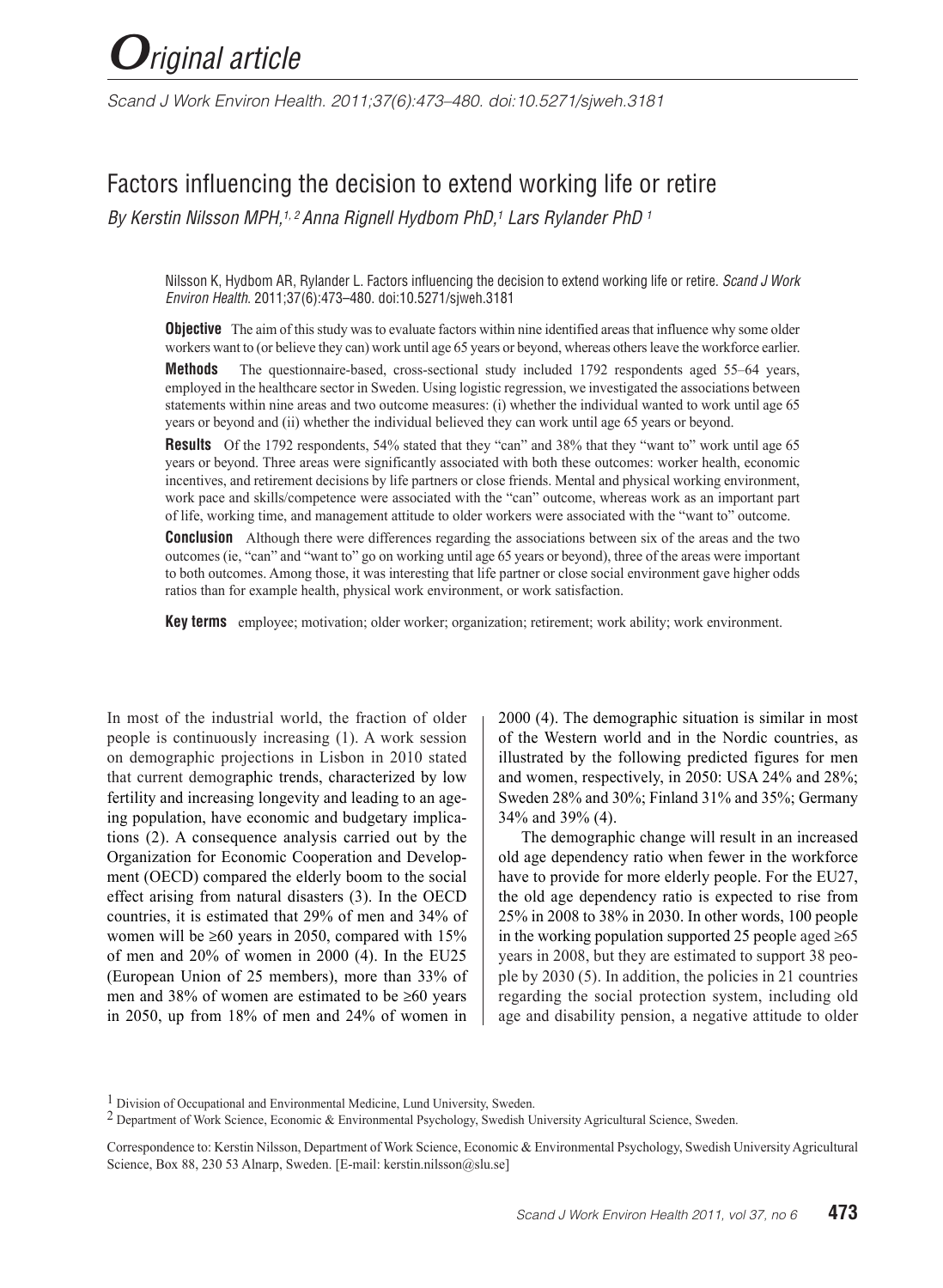workers, and ill-suited working conditions force older workers into early retirement (6). As a consequence of the ageing population, society has to increase the number of working hours in the economy, which stresses the importance of motivating the population to work to an older age in order to maintain the welfare state. Several European countries have already decided to take this step (7–9).

Most of the theoretical models that are used in retirement studies are not developed specifically to consider old age retirement but rather economics, organizational and social needs, personal development, wellbeing, and health (10). Good physique, mental health, and work ability are often reported to be very important factors for whether people are able to continue their working life or take sick leave or some form of retirement (10, 11, 15–29). Health has been called a key determinant of early retirement (30).

Another factor often described in earlier retirement studies is economic: personal finances and retirement incentives (eg, incentives that keep employees in the workforce through poverty or pull them into retirement and make it possible to stop working through economic well-being) (10, 13, 14, 22, 26, 30–33).

Poor physical work environment and arduous work conditions leave people worn out and push them to leave working life early (15, 21, 34–39). Some studies have shown that older workers seem to need more time to rest, and highlight moderate working pace and working time as being very important for the older workforce (1, 10, 11, 23, 26, 38).

Mental work conditions, stress and job control have also been mentioned as important predictors for people's retirement planning, and retirement seems to be a possible socially acceptable way to withdraw from a demanding work situation (10, 11, 15, 21, 25–28, 34–39).

Feeling satisfied with the daily work and receiving attention in the work situation have been cited as important factors in the intention to extend working life (15, 22, 23, 28, 40, 41). This is particularly the case if the attitude is positive, and older workers are treated as wise and experienced, or negative (ie, there is a stereotypical picture of older workers as stagnant and an encumbrance) (23, 26, 42, 43).

Another factor that affects the decision to extend working life according to previous research is the level of education, competence, and possibility for skills development of older workers, but also whether they are able to use their skills in their work (17, 19, 26, 31, 40, 44, 45). But it is not only working life that matters. The prevailing attitude of society, marital status, whether the life partner is working, or if the older worker wants to spend more time with relatives and leisure pursuits may influence individuals to withdraw from working life (12, 15, 19, 22, 26, 29, 46–48).

The decision to retire is complex, multidisciplinary and involves a lot of different research areas. However, earlier studies have shown that personal factors (such as health and economic well-being) and environmental factors (such as work characteristics and leisure interest) both influence the planning of and decisions about retirement (1, 10, 11). Some factors seem to influence workers to stay in the workforce, whereas others seem to pull or push workers to leave the workforce (10, 12–14). A review of old age policies in 21 countries concluded that the current social protection system, including old age and disability pension, pulls older workers into early retirement (6). At the same time, a negative attitude to older workers together with ill-suited working conditions for their needs and capacity push older workers out of work (6).

The aim of this cross-sectional study, among healthcare personnel ranging in age from 55–64 years and working in southern Sweden, was to evaluate the main factors associated with why people want to, or believe they can, work until age 65 years or beyond. The reason for this is that even though an individual is pulled or pushed and able to do something does not mean that they want to do it, and vice versa. To better understand the retirement planning process, it is therefore of particular interest to examine the "can" and "want to" perspectives and investigate how different factors are associated with perspectives from earlier studies and retirement theories.

# *Methods*

The dataset used in this study originated from a Swedish National Institute of Working Life study in 2004, which examined factors of interest for retirement.

# Study population

The initial study population identified consisted of 2822 individuals born between 1940–1949. Subjects were identified by the personnel register as being employed in the health and medical care service in Scania, the most southern county in Sweden. The study population had the same employer, which minimized the risk of different employment conditions, rehabilitation policies, and retirement policies (49). Working in the public sector has been associated with early withdrawal from the working life in a previous study (26).

The individuals in this study were sent a questionnaire by post. After two reminders, 1815 individuals answered the questionnaire. However, 23 individuals did not state whether they think they can and want to work ≥65 years. Those individuals were excluded from the study, resulting in a total of 1792 individuals in the final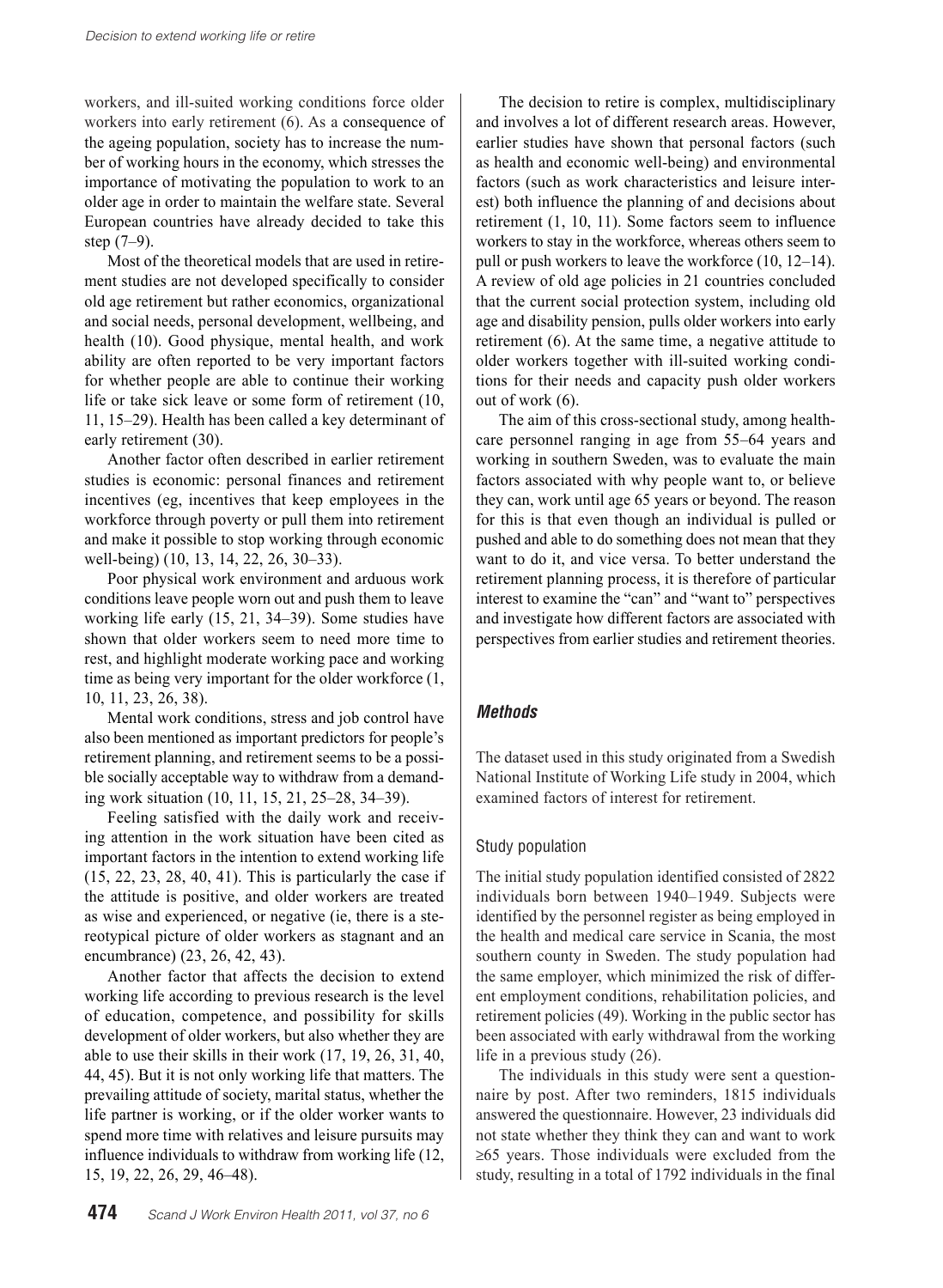study population. This corresponded to a response rate of 63.5%. The majority of the participants were women (84%). In addition, women had a higher response rate (68%) compared with men (59%). The median age among the participants was 59 years, which was very similar to that of the non-respondents (58 years).

The distribution of occupations among the participants was: 21% nurses, 20% medical secretaries, 17% doctors, 15% nursing assistants, 7% physiotherapists, 7% welfare officers, 5% psychologists, 5% psychiatric nursing assistants, and 3% occupational therapists. The proportion of non-participants was highest among doctors (25%) and lowest among physiotherapists, occupational therapists, psychologists, and welfare officers (14%). In all, 13% of the respondents were on part- or full-time sick leave and 16% had a part- or full-time disability pension. Of the participants, 91% were born in Sweden, 4% in another Nordic country, 4% in non-Nordic European country and 1% outside Europe. As regards civil status, 75% of the participants were married/co-habiting, 4% were partly co-habiting, and 21% were single. Among the participants with a partner, 61% had a partner who worked full-time, 13% had a partner who worked part-time, and 26% had a partner who did not work at all.

#### Questionnaire

Two questions formed the basis for the outcomes in this study. The first question was whether the respondent *wants to* work until 55–59, 60–64, 65, or ≥66 years of age and the second question was whether the participant believes they *can* work until 55–59, 60–64, 65, or ≥66 years of age. The answering options were dichotomized at 65 years of age (ie, working until  $\leq 65$  versus  $\geq 65$ years of age).

Originally the participants filled in a questionnaire that included 158 statements. For each statement, the participants had five answering options ranging from fully agree to fully disagree. The answers to each statement were then sorted into three categories; fully agree, neither fully agree nor fully disagree, and fully disagree. Based on previous knowledge within this research field, the statements were sorted into nine areas. The selection of the statements was based on previous studies performed by our research group (15, 40), a literature review (50), and other surveys (51–54). The questionnaire was tested in a group of 15 individuals employed within the healthcare sector. Evaluation of this pilot process resulted in reformulation of a few statements.

In our study, we used 65 of the 158 original statements. They were sorted into nine areas: (i) physical and mental health (9 statements), (ii) personal economic incentives (8 statements), (iii) physical work environment (3 statements), (iv) mental work environment (9 statements), (v) work pace and working time (8 statements), (vi) managerial and organizational attitude to older workers (6 statements), (vii) competence and possibility for skills development (10 statements), (viii) motivation and work satisfaction (7 statements), and (ix) family/leisure pursuits and attitude to pension in society (5 statements).

#### Statistical analysis

Logistic regression models generating odds ratios (OR), 95% confidence intervals (95% CI), and P-values were used to investigate the statements associated with the outcomes "want to work until age 65 years or beyond" and "can work until age 65 years or beyond". For each of the two outcomes, we used the following analytical strategy.

*Analyses within each of the nine areas.* We started with univariate analyses (ie, we evaluated the associations for one statement at a time). In a second step, we kept the statement with the lowest P-value (if  $P < 0.05$ ) and tentatively included all other statements, one at a time. In a third step, we kept the two statements with the lowest P-values (if both P<0.05) and tentatively included the remaining statements one at a time. This procedure continued for as long as the P-values for all included statements were  $\leq 0.05$ .

*Analyses including all nine areas*. We started by including the selected statements from areas (i) and (ii) in a multivariate model (ie, the areas "physical and mental health" and "personal economic incentives"). The statements with P-values <0.05 were kept in the model to the next step, in which we also included the selected statements from area (iii). This procedure continued until all nine areas were included in a final model. After that, the out-sorted statements from the nine areas were tested, one at a time, in the final model, to check once more if the model was robust.

*Background variables*. In the final multivariate model, we also evaluated the importance of background variables (age, gender, and marital status) by including them in the model.

#### *Results*

## **Outcomes**

The proportion of individuals who stated that they can work until age 65 years or beyond was 54% (table 1). A higher proportion was observed among the older participants (62%), ie, those in the age range 60–64 years,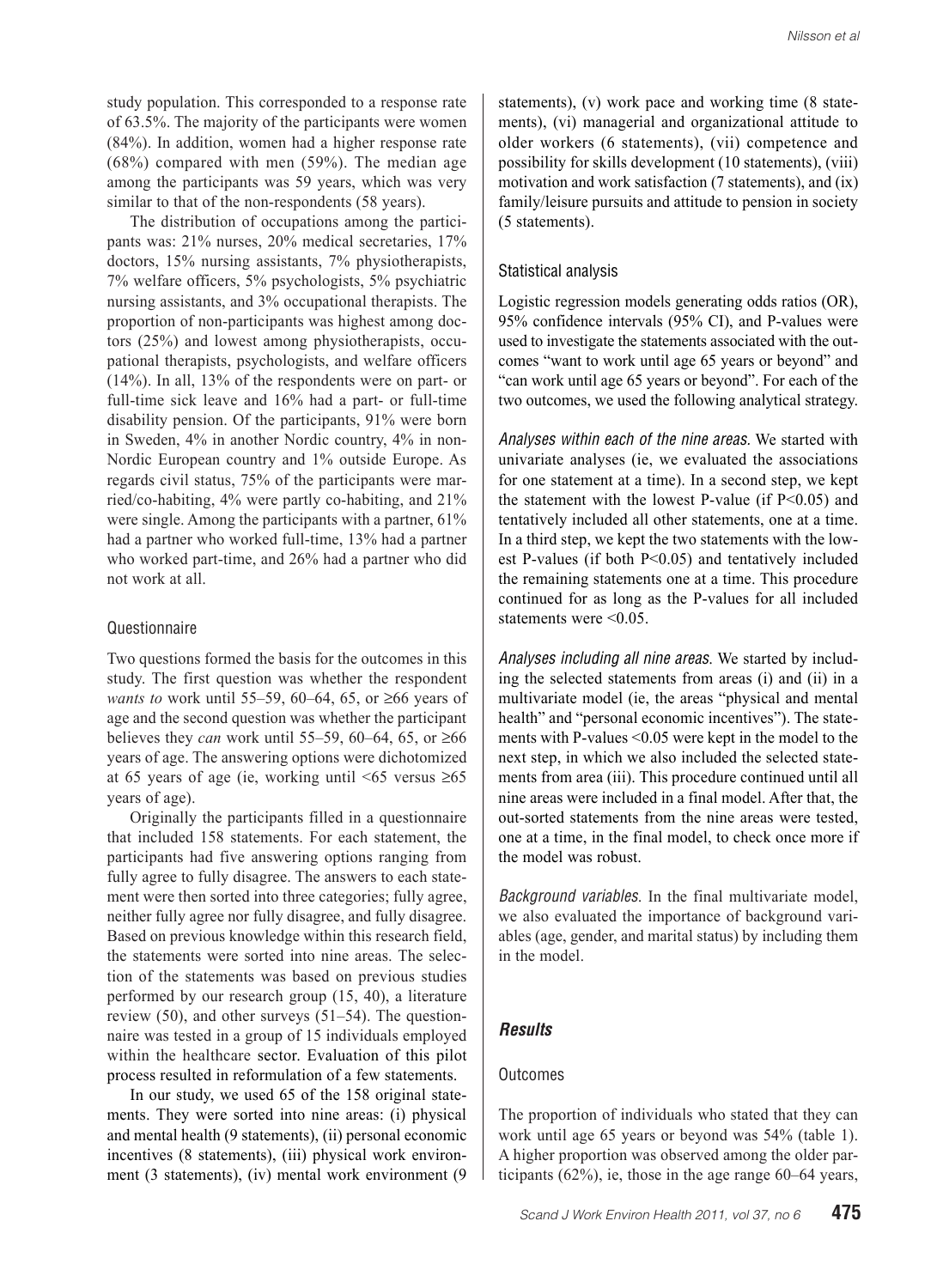compared with the younger participants (48%). The proportion of individuals who stated that they want to work until age 65 years or beyond was 38% (table 2). Again, the proportion was higher among the older (47%) than younger participants (33%).

Out of the 1792 respondents, 36% stated that they can *and* want to work until age 65 years or beyond, 44% stated that they can *and* want to work until 55–64 years of age, 17% stated that can work until age 65 years or beyond *but* they only want to work until 55–64 years of age, and 3% stated that they can work until 55–64 years of age but they want to work until age 65 years or beyond.

## Statements associated with "can" work

In the final multivariate model, 11 statements were statistically significantly associated with "can work until age 65 years or beyond" (table 3). The statements were from seven of the nine areas. Three statements were from the area "personal economic incentives" and two from the area "physical and mental health". Those areas that were not represented in the final model were "motivation and work satisfaction" and "managerial and organizational attitude to older workers".

The strongest observed association, defined as the highest OR, was for the statement "I hope for an offer from my employer to stop working before age 65". Comparing the individuals who disagreed with this statement with those who agreed with it gave an OR of 4.3 (95% CI 3.2–5.9). The second strongest association was observed within the area "mental work environment". Comparing the individuals who disagreed with the statement "my work is too mentally demanding for working until age

**Table 1**. Proportion of respondents in the age classes 55–59 and 60–64 years who believed they "can" work to 55–59, 60–64, 65 and >66 years.

| Age of<br>respondent          | Age (years) to which respondents believed they can work |                   |                   |                |                   |                |                   |                |
|-------------------------------|---------------------------------------------------------|-------------------|-------------------|----------------|-------------------|----------------|-------------------|----------------|
|                               | $55 - 59$                                               |                   | 60-64             |                | 65                |                | ≥66               |                |
|                               | Ν                                                       | $\frac{0}{0}$     | Ν                 | $\frac{0}{0}$  | N                 | $\frac{0}{0}$  | N                 | $\frac{0}{0}$  |
| $55 - 59$<br>$60 - 64$<br>All | 86<br>10<br>96                                          | 7.9<br>1.4<br>5.3 | 485<br>261<br>746 | 45<br>37<br>42 | 367<br>309<br>676 | 34<br>44<br>38 | 149<br>131<br>280 | 14<br>18<br>16 |

**Table 2**. Proportion (%) of respondents in the age classes 55-59 and 60-64 years who "want to" work to 55–59, 60–64, 65 and >66 years.

| Age of                        | Age (years) to which respondents want to work |                |                   |                |                   |                |                 |                 |
|-------------------------------|-----------------------------------------------|----------------|-------------------|----------------|-------------------|----------------|-----------------|-----------------|
| respondent                    | $55 - 59$                                     |                | 60-64             |                | 65                |                | ≥66             |                 |
|                               | N                                             | $\frac{0}{0}$  | N                 | $\%$           | Ν                 | $\%$           | Ν               | $\frac{0}{0}$   |
| $55 - 59$<br>$60 - 64$<br>All | 154<br>30<br>184                              | 14<br>42<br>10 | 574<br>351<br>925 | 53<br>49<br>51 | 271<br>233<br>504 | 25<br>33<br>28 | 89<br>99<br>188 | 8.2<br>14<br>10 |

**Table 3**. Distributions regarding "can" outcome for statements included in final multivariate model. Increased odds ratio (OR) indicate individuals believed they have increased possibility to work age ≥65 years. [95% CI=95% confidence interval; Ref=reference.]

| Agree or disagree with<br>the statement in each area                                                                |                   | Univariate<br>estimates     | Multivariate<br>model |                              |
|---------------------------------------------------------------------------------------------------------------------|-------------------|-----------------------------|-----------------------|------------------------------|
|                                                                                                                     | 0R                | 95% CI                      | 0R                    | 95% CI                       |
| Physical and mental health<br>I feel mentally worn out                                                              |                   |                             |                       |                              |
| Agree<br>Partly agree<br>Disagree                                                                                   | Ref<br>2.1<br>4.1 | $1.6 - 2.7$<br>$3.2 - 5.4$  | Ref<br>0.9<br>1.7     | $0.6 - 1.4$<br>$1.1 - 2.5$   |
| I have bad health and have/am probably<br>going to get disability pension before age 65<br>Agree                    | Ref               |                             | Ref                   |                              |
| Partly agree<br>Disagree                                                                                            | 5.0<br>3.3        | $3.5 - 7.2$<br>$3.3 - 6.2$  | 1.6<br>2.6            | $1.7 - 4.3$<br>$1.4 - 3.4$   |
| Personal economic incentives<br>I am saving in different ways to make it<br>possible to stop working before age 65. |                   |                             |                       |                              |
| Agree<br>Partly agree<br>Disagree                                                                                   | Ref<br>2.9<br>6.9 | $2.2 - 3.8$<br>$5.5 - 8.8$  | Ref<br>1.6<br>2.6     | $1.1 - 2.3$<br>$1.9 - 3.6$   |
| My intention is to work beyond age 65 to<br>get a better pension                                                    |                   |                             |                       |                              |
| Disagree<br>Partly agree                                                                                            | Ref<br>3.0        | $2.1 - 4.1$                 | Ref<br>1.8            | $1.1 - 2.8$                  |
| Agree<br>I hope for an offer from my employer to<br>stop working before age 65                                      | 5.4               | $3.9 - 7.6$                 | 1.9                   | $1.2 - 3.0$                  |
| Agree<br>Partly agree                                                                                               | Ref<br>3.7        | $2.7 - 5.0$                 | Ref<br>2.1            | $1.4 - 3.1$                  |
| Disagree<br>Physical work environment<br>My work is too physically demanding for                                    | 13                | $10 - 17$                   | 4.3                   | $3.2 - 5.9$                  |
| working age ≥65 years<br>Agree<br>Partly agree                                                                      | Ref<br>2.4<br>6.3 | $1.7 - 3.3$<br>$4.6 - 8.6$  | Ref<br>1.4<br>2.2     | $0.9 - 2.1$<br>$1.5 - 3.4$   |
| Disagree<br>Mental work environment<br>My work is too mentally demanding for<br>working age $\geq 65$ years         |                   |                             |                       |                              |
| Agree<br>Partly agree                                                                                               | Ref<br>3.5        | $2.7 - 4.6$                 | Ref<br>2.1            | $1.4 - 3.0$                  |
| Disagree<br>Working pace and working time                                                                           | 12                | $9.2 - 15$                  | 4.0                   | $2.8 - 5.7$                  |
| The working pace in my daily work is rapid<br>Agree                                                                 | Ref               |                             | Ref                   |                              |
| Partly agree<br>Disagree                                                                                            | 1.4<br>2.5        | $1.1 - 1.8$<br>$1.9 - 3.1$  | 1.0<br>1.5            | $0.7 - 1.5$<br>$1.0 - 2.1$   |
| Competence and possibility for skills<br>development<br>I feel that my competence is used in a                      |                   |                             |                       |                              |
| satisfactory way within the organisation<br><b>Disagree</b><br>Partly agree                                         | Ref<br>1.0        | $0.7 - 1.4$                 | Ref<br>1.8            | $1.2 - 2.9$                  |
| Agree<br>Due to my age I get fewer possibilities to<br>be supervised                                                | 1.6               | $1.2 - 2.1$                 | 1.6                   | $1.1 - 2.5$                  |
| Agree<br>Partly agree                                                                                               | Ref<br>1.5        | $1.1 - 1.9$                 | Ref<br>1.1            | $0.7 - 1.5$                  |
| <b>Disagree</b><br>Family/leisure pursuits and attitude to                                                          | 1.1               | $0.8 - 1.5$                 | 0.6                   | $04 - 09$                    |
| pension in society<br>I will stop working before age 65 when<br>my life partner/close friend stops working          |                   |                             |                       |                              |
| Agree<br>Partly agree<br>Disagree                                                                                   | Ref<br>8.5        | $3.6$ 2.7-4.9<br>$6.4 - 11$ | Ref<br>2.2            | $1.5 - 3.3$<br>$3.8$ 2.6-5.4 |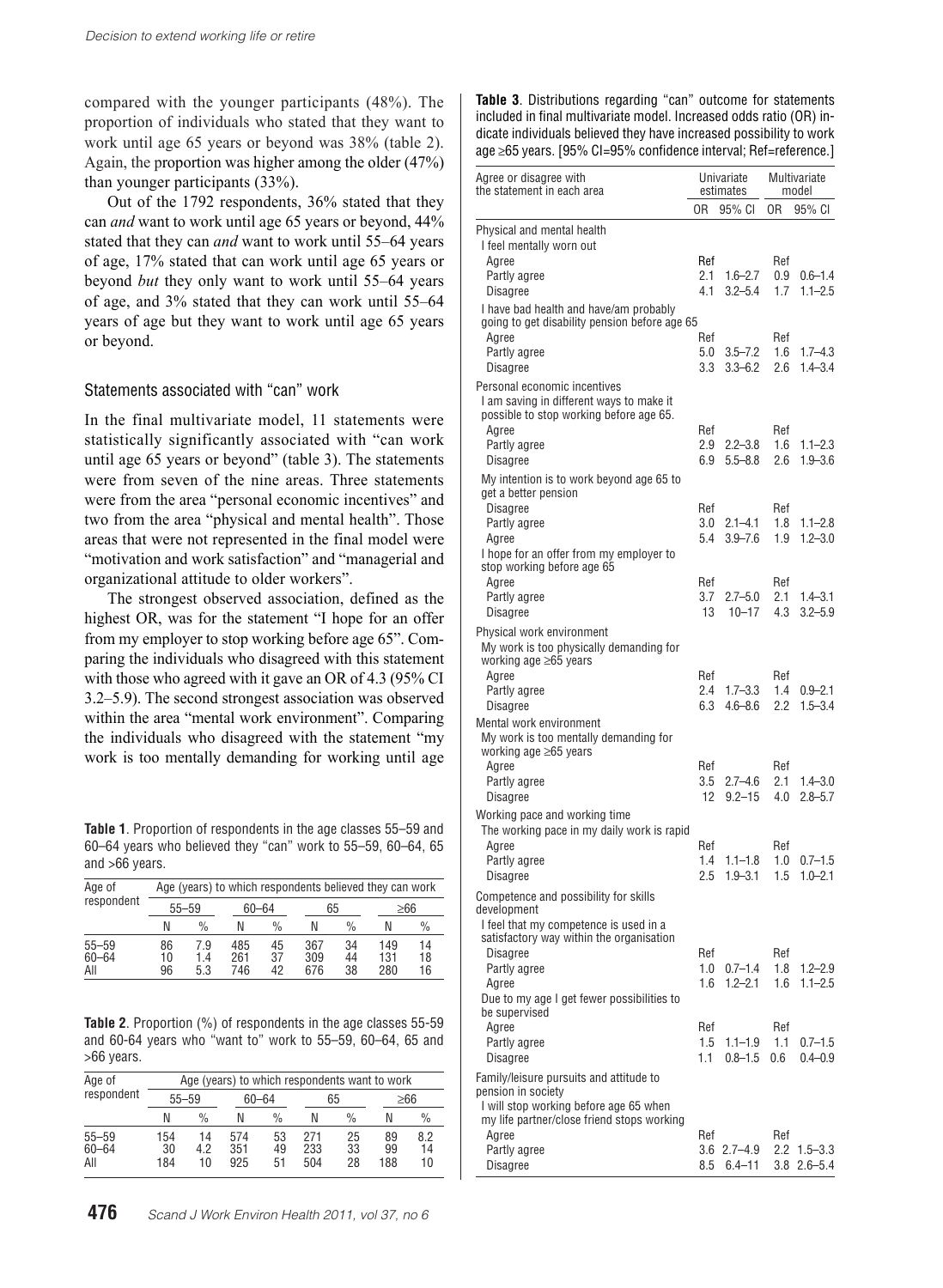65 years or beyond" with those who agreed with it gave an OR of 4.0 (95% CI 2.8–5.7). When the background variables age, gender and marital status were included in the final model, the OR changed only marginally (data not shown).

#### Statements associated with "want to" work

In the final multivariate model, 12 statements from five of the nine areas were associated with "I want to work until 65 years of age or beyond" (table 4). None of the statements from the areas "physical work environment", "mental work environment", "working pace and working time" and "competence and possibility for skills development" qualified for the final model. However, five statements from the area "personal economic incentives", three from the area "family/leisure pursuits and attitude to pension in society", and two from the area "managerial and organizational attitude to older workers" qualified for the final model.

The strongest association was observed for the statement "I will probably stop working before age 65 through an early age pension", included in the area "personal economic incentives". When comparing individuals who disagreed with this statement against those who agreed with it, an OR of 8.6 (95% CI 4.8–15) was observed. A strong association was also observed for another statement within the same area; when comparing individuals who disagreed with the statement "I hope for an offer from my employer to stop working before age 65" with those who agreed with it, an OR of 7.9 (95% CI 5.4–11) was observed. When we included the background variables age, gender, and marital status in the final model, the OR changed only marginally (data not shown).

## *Discussion*

This study indicated that there is a difference between "can" and "want to" work in an extended working life. There were more individuals who believed they can work than those who stated that they want to work until age 65 or beyond. Employees aged 60–64 years more often reported that they can and want to work until age 65 or beyond than those aged 55–59 years. The nine areas chosen to cover the field were based on earlier studies (10–51). Three of these areas were significantly associated with why people want to work, and why they think they can work, until 65 years or beyond. The results showed that the other six areas also influenced whether older workers believed they can *as opposed to* want to work until 65 years or beyond.

The study design was cross-sectional, which means that the results should be interpreted as the workers' **Table 4**. Distributions regarding "want to" outcome for statements included in final multivariate model. Increased odds ratio (OR) indicate individuals believed they have increased possibility to work age ≥65 years. [95% CI=95% confidence interval; Ref=reference.]

| Agree or disagree with<br>the statement in each area                           |                | Univariate<br>estimates    | Multivariate<br>model |                            |  |  |  |
|--------------------------------------------------------------------------------|----------------|----------------------------|-----------------------|----------------------------|--|--|--|
|                                                                                | 0 <sub>R</sub> | 95% CI                     | 0R                    | 95% CI                     |  |  |  |
| Physical and mental health                                                     |                |                            |                       |                            |  |  |  |
| I usually wake up in the middle of the night                                   |                |                            |                       |                            |  |  |  |
| Agree                                                                          | Ref            |                            | Ref                   |                            |  |  |  |
| Partly agree                                                                   | 1.3            | $1.0 - 1.7$                | 1.2                   | 0.8–1.9                    |  |  |  |
| <b>Disagree</b>                                                                | 2.3            | $1.8 - 2.8$                | 2.0                   | $1.4 - 2.8$                |  |  |  |
| Personal economic incentives<br>I will probably stop working before age 65     |                |                            |                       |                            |  |  |  |
| through early age pension a                                                    |                |                            |                       |                            |  |  |  |
| Agree                                                                          | Ref            |                            | Ref                   |                            |  |  |  |
| Partly agree                                                                   | 6.1            | $4.3 - 8.6$                | 1.8                   | $1.2 - 2.9$                |  |  |  |
| Disagree                                                                       | 33             | $21 - 51$                  | 8.6                   | $4.8 - 15$                 |  |  |  |
| I am saving in different ways to make it                                       |                |                            |                       |                            |  |  |  |
| possible to stop working before age 65                                         |                |                            |                       |                            |  |  |  |
| Agree<br>Partly agree                                                          | Ref<br>3.0     | $2.3 - 4.0$                | Ref<br>1.6            | $1.1 - 2.4$                |  |  |  |
| Disagree                                                                       | 9.6            | $7.3 - 13$                 | 2.2                   | $1.5 - 3.3$                |  |  |  |
| My intention is to work beyond age 65 to                                       |                |                            |                       |                            |  |  |  |
| get a better pension                                                           |                |                            |                       |                            |  |  |  |
| Disagree                                                                       | Ref            |                            | Ref                   |                            |  |  |  |
| Partly agree                                                                   | 3.4            | $2.5 - 4.6$                | 1.9                   | $1.2 - 3.0$                |  |  |  |
| Agree                                                                          | 7.1            | $5.3 - 9.8$                | 2.2                   | $14 - 35$                  |  |  |  |
| I hope for an offer from my employer to<br>stop working before age 65          |                |                            |                       |                            |  |  |  |
| Agree                                                                          | Ref            |                            | Ref                   |                            |  |  |  |
| Partly agree                                                                   | 5.2            | $3.8 - 7.1$                | 3.6                   | $2.4 - 5.4$                |  |  |  |
| Disagree                                                                       | 27             | $20 - 36$                  | 7.9                   | $5.4 - 11$                 |  |  |  |
| I do not want to decrease my number of working                                 |                |                            |                       |                            |  |  |  |
| hours even if my economic situation allows that                                |                |                            |                       |                            |  |  |  |
| Disagree                                                                       | Ref            |                            | Ref                   |                            |  |  |  |
| Partly agree                                                                   | 2.6<br>4.3     | $2.0 - 3.4$<br>$3.4 - 5.4$ | 2.4<br>3.5            | $1.6 - 3.6$<br>$2.4 - 5.1$ |  |  |  |
| Agree<br>Attitude to older workers in the organization                         |                |                            |                       |                            |  |  |  |
| There are special arrangements to adapt the work                               |                |                            |                       |                            |  |  |  |
| situation to senior employees at my workplace                                  |                |                            |                       |                            |  |  |  |
| Disagree                                                                       | Ref            |                            | Ref                   |                            |  |  |  |
| Partly agree                                                                   | 1.8            | $1.4 - 2.2$                | 1.9                   | $1.4 - 2.7$                |  |  |  |
| Agree                                                                          | 2.0            | $1.4 - 2.7$                | 1.7                   | $1.0 - 3.0$                |  |  |  |
| The managers' attitude towards senior<br>employees is positive at my workplace |                |                            |                       |                            |  |  |  |
| <b>Disagree</b>                                                                | Ref            |                            | Ref                   |                            |  |  |  |
| Partly agree                                                                   | 0.8            | $0.5 - 1.1$                | 2.0                   | $1.1 - 3.8$                |  |  |  |
| Agree                                                                          | 1.0            | $0.7 - 1.4$                | 2.7                   | $1.0 - 4.6$                |  |  |  |
| Motivation and work satisfaction                                               |                |                            |                       |                            |  |  |  |
| My work is a very important part of my life                                    |                |                            |                       |                            |  |  |  |
| <b>Disagree</b>                                                                | Ref            |                            | Ref                   |                            |  |  |  |
| Partly agree                                                                   | 4.9            | $1.9 - 12$                 | 2.2                   | $0.8 - 6.3$                |  |  |  |
| Agree                                                                          | 14             | $5.8 - 36$                 | 3.2                   | $1.1 - 8.8$                |  |  |  |
| Family/leisure pursuits and attitude to<br>pension in society                  |                |                            |                       |                            |  |  |  |
| I will stop working before age 65 when                                         |                |                            |                       |                            |  |  |  |
| my life partner/close friend stops working                                     |                |                            |                       |                            |  |  |  |
| Agree                                                                          | Ref            |                            | Ref                   |                            |  |  |  |
| Partly agree                                                                   | 4.3            | $3.0 - 6.0$                |                       | $2.3$ 1.4-3.8              |  |  |  |
| Disagree                                                                       | 23             | $14 - 37$                  |                       | $4.8$ 2.6-8.8              |  |  |  |
| In my circle of acquaintances, it is common<br>to work beyond age 65           |                |                            |                       |                            |  |  |  |
| Disagree                                                                       | Ref            |                            | Ref                   |                            |  |  |  |
| Partly agree                                                                   | 2.3            | $1.8 - 3.0$                | 1.5                   | $1.0 - 2.2$                |  |  |  |
| Agree                                                                          | 3.5            | $2.5 - 4.8$                | 1.9                   | $1.1 - 3.3$                |  |  |  |
| The common attitude in society is stop                                         |                |                            |                       |                            |  |  |  |
| working before age 65                                                          |                |                            |                       |                            |  |  |  |
| Agree<br>Partly agree                                                          | Ref<br>1.1     | $0.8 - 1.5$                | Ref<br>1.1            | $0.7 - 1.8$                |  |  |  |
| Disagree                                                                       | 2.1            | $1.7 - 2.7$                | 1.7                   | $1.1 - 2.5$                |  |  |  |
|                                                                                |                |                            |                       |                            |  |  |  |

a Today possible from age 61 in Sweden.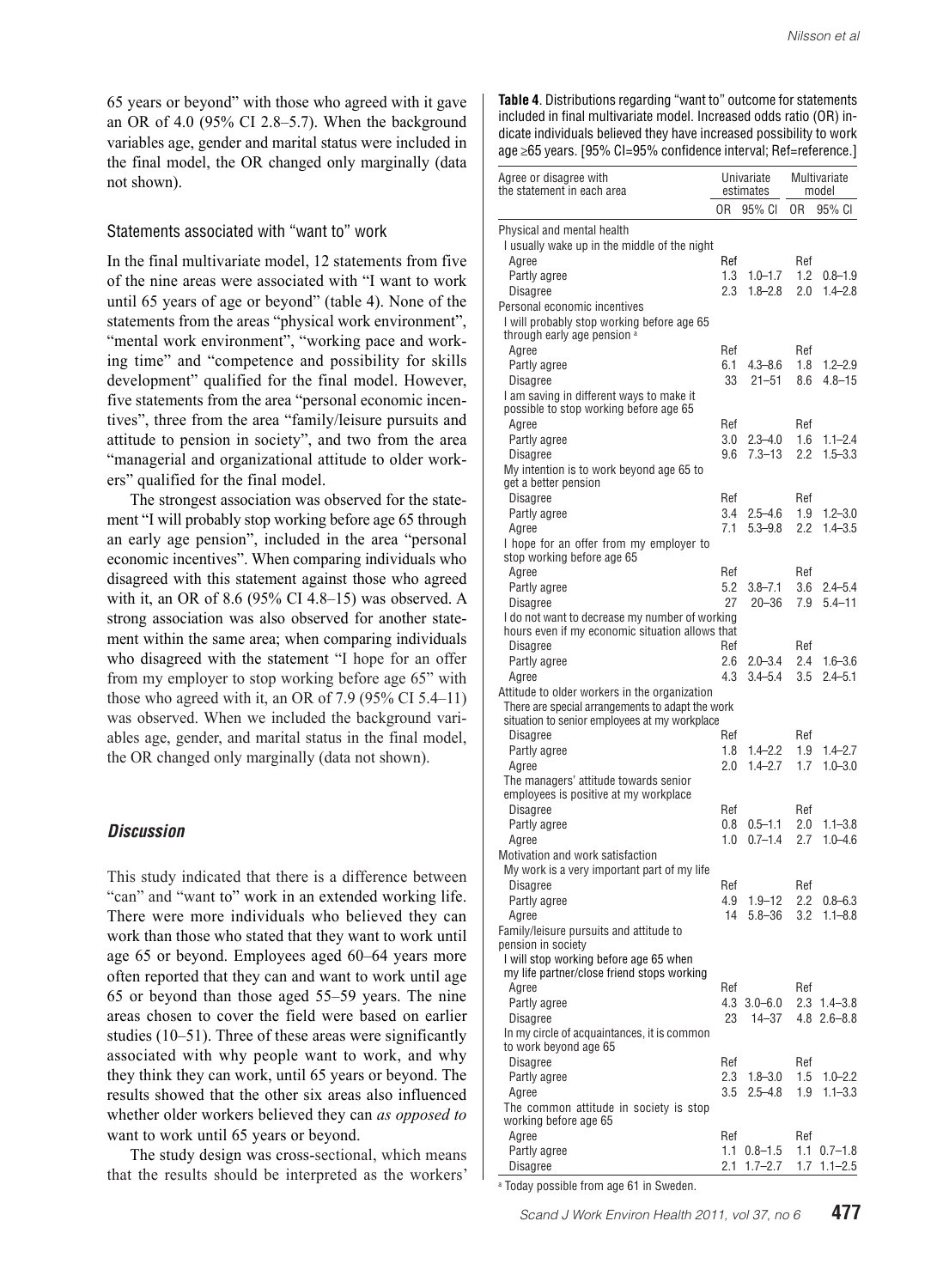own attitudes and predictions about extended working life/retirement planning. The questionnaire was sent out after a review of the theoretical basis in the area and the majority of the statements in the questionnaire have previously been validated. In addition, a pilot study was performed to ensure that the statements included fulfilled the objectives. Although we had a relatively large number of participants in the study, a potential weakness was that 36.5% of the individuals in the original study population did not participate. Unfortunately, we have almost no information about the non-respondents and accordingly, it is not possible for us to estimate their importance. However, according to information from the diary used when people called to state that they did not want to participate, health and conflicts with managers seemed to be the most common reasons for non-participation.

It is also critical to consider that everyone included in the study population was employed. There could therefore have been a healthy worker effect and selection bias if those with poor health had already left the workforce. On the other hand, we used individuals working in the same workforce, and internal comparisons are reported to be one of the most effective ways of reducing the healthy worker effect (52).

The respondents were mostly women occupied in professions in the health and medical care sector, although there were less women among the doctors responding. Thus the study population consisted mostly of women, but that reflects the reality in the healthcare sector and the models were robust even after adjusting for gender. The models were also robust after adjusting for age and marital status.

Economic incentives and economic policy are previously well-known factors to pull or push older workers to retire or extend working life (10, 13, 14, 22, 26, 30–33). Compared with the other areas examined in this study, this seemed to be the most important factor for older workers when planning retirement and whether they believe they can and want to work until 65 years or beyond. Health was a slightly less important factor influencing whether older workers believe they can and want to extend their working life. Health is reported to improve after retirement among those in poor work situations (30), although being "pushed" into retirement can also result in increased mental health problems (11). Although individuals need good health to be able to work and have a good work capacity (1, 10, 11, 15–29), economics seemed to be of more importance than health status among the respondents in our study.

The reason why employees aged 60–64 years in this study more often reported that they can and want to work until 65 years could be that people often feel younger than their chronological age and seem to postpone the final decision to retire when they realize that

retirement also involves the loss of the social ingredient and work status (15).

A surprise in this study was that life partners and close friends play such an important role regarding whether older workers believe they can, and want to, go on working past 65 years. This was more highly associated with extending the working life than, for example, health, physical work environment, or work satisfaction. Some previous studies have indicated the importance of marital status among women and change in marital status among men (10, 22, 26, 29). In this study, marital status was not significant in the model, but we included a direct statement in the questionnaire on whether the respondent was planning to retire at the same time as his/her life partner or close friends. The attitude in the surrounding environment is important in promoting healthy choices (47, 54), and the present study also indicated that the attitude in the close social environment is important for retirement planning. The attitude of society to retirement planning and time of retirement seems therefore to be an important factor to consider for a country intending to postpone people's retirement age.

One strength of this study was the possibility to determine differences between whether older workers believed they can and whether they want to extend their working life. All nine areas in the analysis had been identified in earlier studies as very important to retirement and retirement planning (10–48), but not all had been included in the same study. Furthermore, to the best of our knowledge earlier studies had made no distinction between whether older workers believed they "can" and/ or "want to" have an extended working life.

Mental and physical work environment, work pace, and skill and competence were particularly important factors in whether older workers believed they can work until 65 years of age or beyond. The mental work environment was also one of the most important factors in this respect. In addition, work as an important part of life and the attitude of managers and the organization toward older workers were important factors in the decision to extend working life. This "can" and "want to" perspective will hopefully make a contribution to understanding the retirement planning process. It does not contribute information on the factors that pull or push people out of working life, but rather examines the factors that make these older workers believe they "can" and/or "want to" work until 65 years of age or beyond. This knowledge can hopefully be important in intervention planning.

Due to the demographic change in society affecting human resources planning and the working life in the future  $(1-11)$ , it is essential to continue studies within this research area. In such future research, it is important to test whether the models developed in this study continue to be robust when used for other sectors.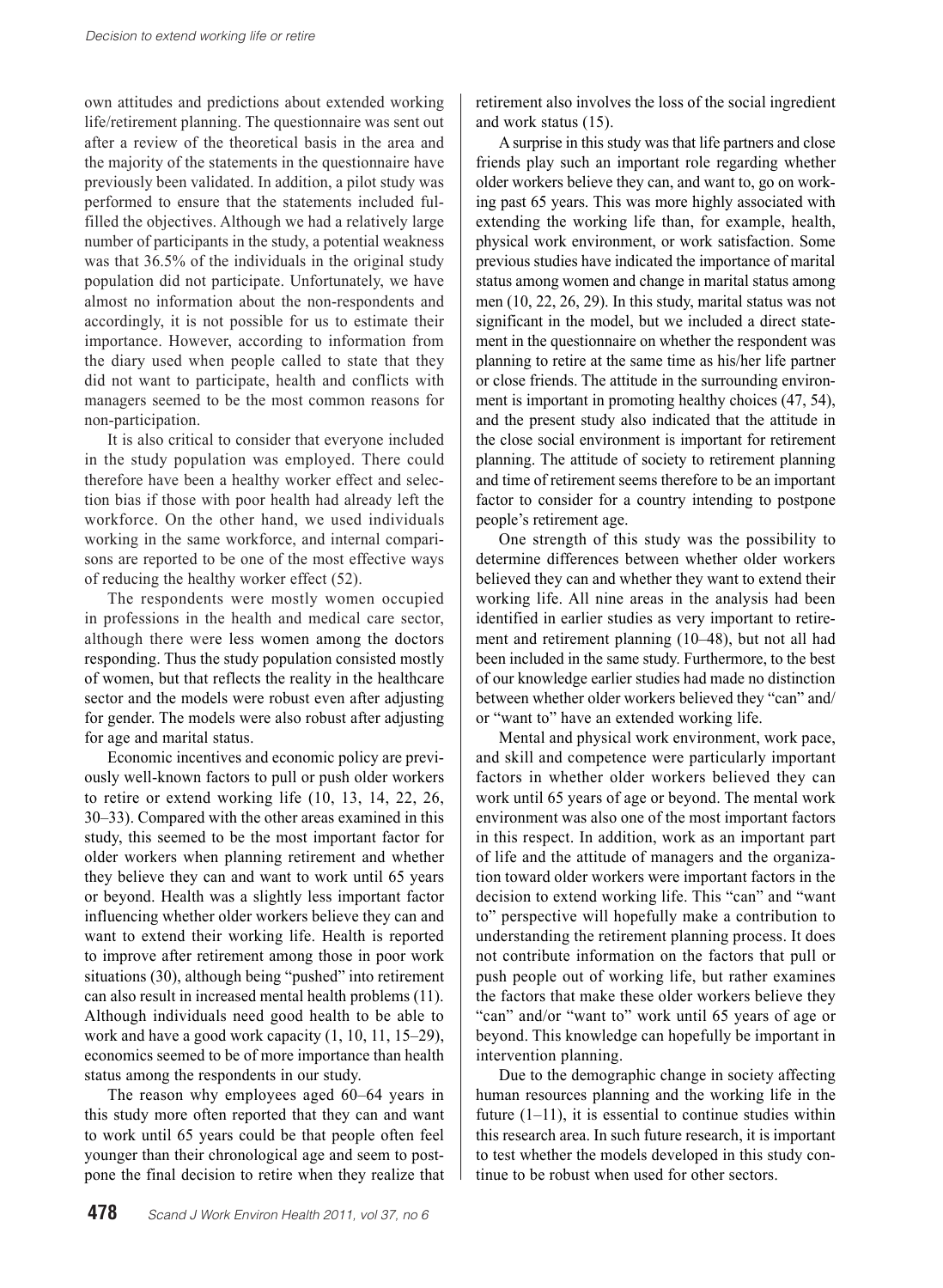#### *References*

- 1. Ilmarinen J. Toward a longer working life: Aging and quality of working life in the European Union. Helsinki: Finnish Institute of Occupational Health; 2006.
- 2. Eurostat, European Commission. Work session on demographic projections. Luxembourg: Publications Office of the European Union; 2010. Available from: [http://epp.eurostat.ec.europa.](http://epp.eurostat.ec.europa.eu/cache/ITY_OFFPUB/KS-RA-10-009/EN/KS-RA-10-009-EN.PDF) [eu/cache/ITY\\_OFFPUB/KS-RA-10-009/EN/KS-RA-10-](http://epp.eurostat.ec.europa.eu/cache/ITY_OFFPUB/KS-RA-10-009/EN/KS-RA-10-009-EN.PDF) [009-EN.PDF](http://epp.eurostat.ec.europa.eu/cache/ITY_OFFPUB/KS-RA-10-009/EN/KS-RA-10-009-EN.PDF) [cited 24 February 2011].
- 3. OECD. Emerging Risk in the 21st Century. An Agenda for Action. France: OECD Publication Service; 2003.
- 4. OECD. Population pyramids in 2000 and 2050. OECD Statistics Portal: Demography and Population; 2007. Available from: <http://www.oecd.org/dataoecd/52/31/38123085.xls> [cited 28 February 2011].
- 5. Giannakouris K. Regional population projections EUROPOP2008: Most EU regions face older population profile in 2030. Eurostat: Population and social conditions Statistics in focus; 2010. Available from: [http://epp.eurostat.](http://epp.eurostat.ec.europa.eu/cache/ITY_OFFPUB/KS-SF-10-001/EN/KS-SF-10-001-EN.PDF) [ec.europa.eu/cache/ITY\\_OFFPUB/KS-SF-10-001/EN/KS-](http://epp.eurostat.ec.europa.eu/cache/ITY_OFFPUB/KS-SF-10-001/EN/KS-SF-10-001-EN.PDF)[SF-10-001-EN.PDF](http://epp.eurostat.ec.europa.eu/cache/ITY_OFFPUB/KS-SF-10-001/EN/KS-SF-10-001-EN.PDF) [cited 3 March 2011].
- 6. OECD. Live longer, Work Longer. Paris. OECD; 2006.
- 7. Government Offices of Sweden. Inkluderande arbetsliv. [Inclusive working life.] Stockholm: SOU 2009:93. (In Swedish, summary in English.)
- 8. Swedish Ministry of Finance. Långtidsutredningen 2008. [The long-time survey 2008 of the Swedish Economy.] Stockholm: SOU 2008:105. (In Swedish.)
- 9. Labour Market Commission. Velfærd kræver arbejde. [Welfare request work.] Copenhagen: Labour Market Commission: 2009. (In Danish.)
- 10. Beehr TA. The process of retirement: a review and recommendations for future investigation. Personnel Psychology. 1986;39:31–55. do[i:10.1111/j.1744-6570.1986.](http://dx.doi.org/10.1111/j.1744-6570.1986.tb00573.x) [tb00573.x.](http://dx.doi.org/10.1111/j.1744-6570.1986.tb00573.x)
- 11. Taylor MA, Shore L. Predictors of Planned Retirement Age: An Application of Beehr's Model. Psychology and Aging. 1995;10:76–83. do[i:10.1037/0882-7974.10.1.76.](http://dx.doi.org/10.1037/0882-7974.10.1.76)
- 12. Höög J. Arbetstillfredsställelse och frånvaro. [Work satisfaction and absence.] Umeå: Department of Sociology, Umeå University; 1985. (In Swedish.)
- 13. Stattin M. Yrke, yrkesförändring och utslagning från arbetsmarknaden. [Occupation, change of occupation and marginalization in labour market.] Umeå: Department of Sociology, Umeå University; 1998. (In Swedish.)
- 14. Höög J, Stattin M. Förtidspensioneringens utveckling och bakgrund. [The disability pensions development and background.] In: Marklund S, editor. Rehabilitering i ett samhällsperspektiv. [The societies perspective of rehabilitation.] Lund: Studentlitteratur; 1995. (In Swedish.)
- 15. Bengtsson E, Nilsson K. Äldre medarbetare. [Older worker.] Malmö: Swedish National Institute of Working life; 2004. (In Swedish.)
- 16. WHO. Active Ageing A Policy Framework. Spain: World Health Organization; 2002.
- 17. Kilbom Å, Torgén M. Fysisk förmåga och hälsa bland äldre i yrkeslivet. [Physical capacity and health among older people in working life.] In: Aronsson G, Kilbom Å, editors. Arbete efter 45. [Work after 45.] Stockholm: Swedish National Institute of Working life; 1996. (In Swedish.)
- 18. Hallsten L. Arbete och psykologiska åldersförändringar. [Work and mental age changes.] In: Aronsson G, Kilbom Å, editors. Arbete efter 45. [Work after 45.] Stockholm: Swedish National Institute of Working life; 1996. (In Swedish.)
- 19. Nylén L, Torgén M. Under vilka förhållanden vill äldre personer yrkesarbeta? [In which conditions want older people to work?] Stockholm: Swedish National Institute of Working life. Work life report; 2002:2. (In Swedish.)
- 20. Ilmarinen J. Promotion of Work Ability during Aging. In: Kumashiro M, editors. Aging and Work. London: Taylor & Francis; 2003.
- 21. Seitsamo J, Klockars M. Aging and changes in health. [Scand](http://www.sjweh.fi/show_abstract.php?abstract_id=210)  [J Work Environ Health. 1997;23:suppl 1:27-35.](http://www.sjweh.fi/show_abstract.php?abstract_id=210)
- 22. Cobb-Clark DA, Stillman S. The Retirement Expectations of Middle-aged Australians. The Economic Record. 2009;85,269:146-163. d[oi:10.1111/j.1475-4932.2009.00543.x.](http://dx.doi.org/10.1111/j.1475-4932.2009.00543.x)
- 23. Saurama L. Experience of early exit. A comparative study of the reasons for and consequences of early retirement in Finland and Denmark in 1999–2000. Helsinki: Finnish Centre for Pension, Studies; 2004.
- 24. Anderson KH, Burkhauser RV, Quinn JF. Do retirement dreams come true? The effect of unanticipated events on retirement plans. Ind Lab Rel Rev. 1986;39:518–526. do[i:10.2307/2523244.](http://dx.doi.org/10.2307/2523244)
- 25. von Bondsdorff ME. Intentions of Early Retirement and Continuing to Work Among Middle-aged and Older Emplyees. University of Jyväkyläl: Jyväskylä Studies in Business and Economics; 2009.
- 26. Forma P, Tuominen E, Väänänen-Tomppo I. Who wants to continue at work? Finnish pension reform and the future plans of older workers. Eur J Soc Sec. 2005;7:227–250.
- 27. Park J. Health factors and early retirement among older workers. Statistics Canada. 2010;75-001:5-13.
- 28. Siegrist J, Wahrendorf M, von dem Knesebeck O, Jürges H, Bösch-Supan A. Quality of work, well-being and intended early retirement of older employees – baseline results from the SHARE. Study. Eur J Pub Health. 2007;17:1,62–68. do[i:10.1093/eurpub/ckl084.](http://dx.doi.org/10.1093/eurpub/ckl084)
- [2](http://dx.doi.org/10.1093/eurpub/ckl084)9. Disney R, Tanner S. What can we learn from Retirement. Expectations Data? University of Nottingham: The Institute of Fiscal Studies. Working Paper Series No. W99/17; 1999.
- 30. Roberts J, Rice N, Jones AM. Early Retirement Among Men in Britain and Germany: How Important is Health? The Geveva Papers. 2010;35:644–667. d[oi:10.1057/gpp.2010.24.](http://dx.doi.org/10.1057/gpp.2010.24)
- 31. Soidre T. Vill vi jobba till 65 eller kanske längre? [Do we want to work until 65 – or maybe longer?] Karlstad University: Arbetsmarknad & Arbetsliv. 2005;11:2. (In Swedish.)
- 32. Coppola M, Benita Wilke C. How sensitive are subjective